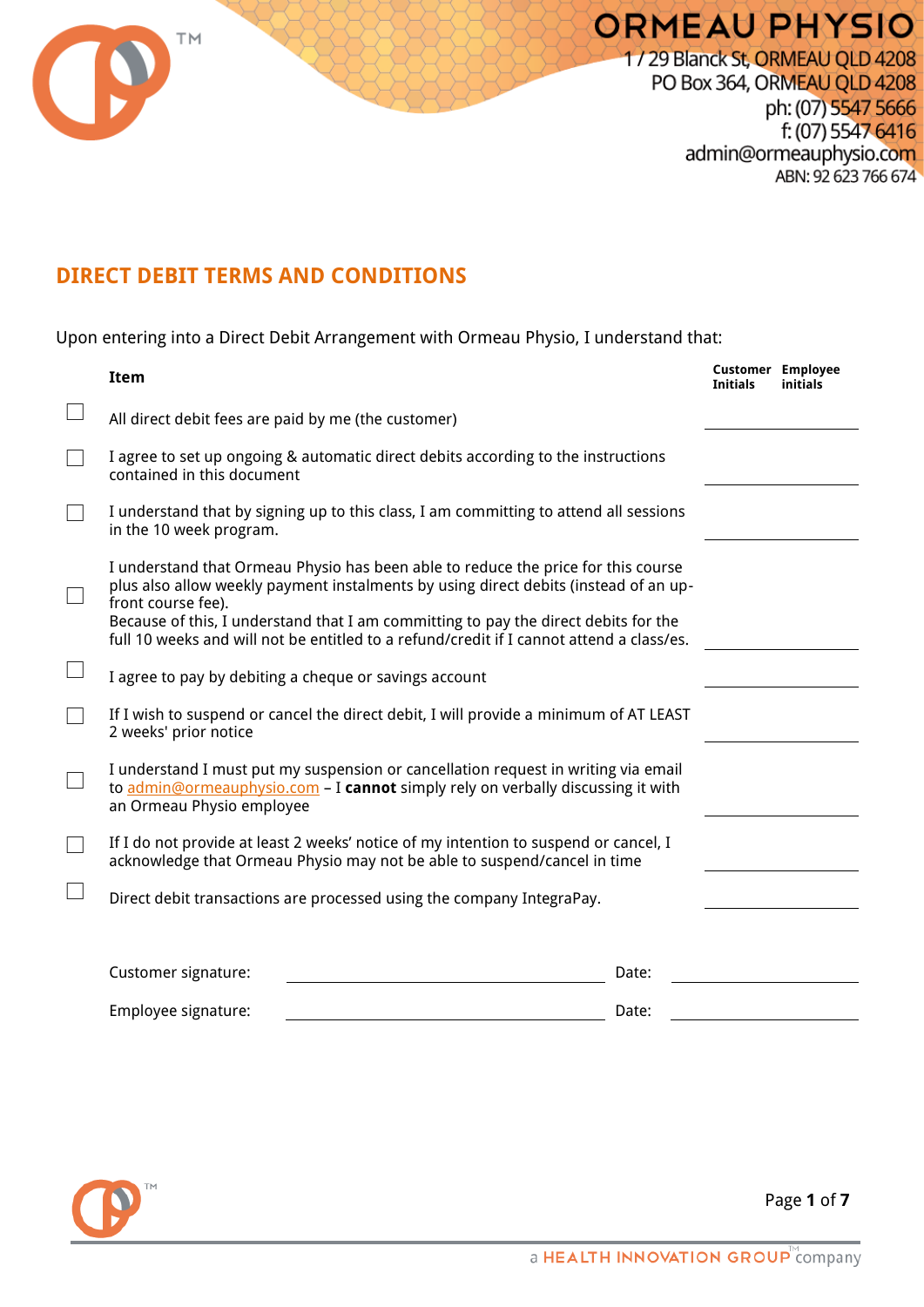

## **INSTRUCTIONS TO SET UP YOUR DIRECT DEBIT WITH ORMEAU PHYSIO**

1. Complete the New Patient Information Form and return to our friendly Receptionist.

It's a requirement to include your email address – this is where we will send your invoices to set up direct debits.

- 2. You will receive an email containing your very first invoice (this may take a few days after your hand your form to Reception, as it is passed over to our Accounts Officer for processing).
- 3. Your email will contain the following instructions (example only):

|                                                                                                                               | $\equiv$ Sep 12 $\pm$<br>Accounts at Ormeau Physio <messagin<br>to Test <math>\vert \cdot \vert</math></messagin<br>         |  |  |  |  |
|-------------------------------------------------------------------------------------------------------------------------------|------------------------------------------------------------------------------------------------------------------------------|--|--|--|--|
|                                                                                                                               | Hi Danielle,                                                                                                                 |  |  |  |  |
|                                                                                                                               | Here's your invoice INV-1299 for AUD 26.00.                                                                                  |  |  |  |  |
|                                                                                                                               | The amount outstanding of AUD 26.00 is due on 9 Sep 2017.                                                                    |  |  |  |  |
|                                                                                                                               | The very first time you pay this invoice, please enable automatic direct debits<br>by:                                       |  |  |  |  |
| 1. Clicking on this link to pay online: https://in.xero.com/<br>evwmWwZADjOgYCRWGIgUDWPfYWPqw7EN1DCbM15g?<br>utm_source=email |                                                                                                                              |  |  |  |  |
|                                                                                                                               |                                                                                                                              |  |  |  |  |
|                                                                                                                               | 2. Click the green 'PAY NOW' button at the top of the invoice                                                                |  |  |  |  |
|                                                                                                                               | 3. Select 'Pay with credit card' from the drop-down list                                                                     |  |  |  |  |
|                                                                                                                               | 4. Choose your payment method (we recommend "Bank Account" for<br>cheaper fees)                                              |  |  |  |  |
|                                                                                                                               | 5. Tick the box "I would like payment for my future invoices to be<br>automatically debited using the above account details" |  |  |  |  |



Page **2** of **7**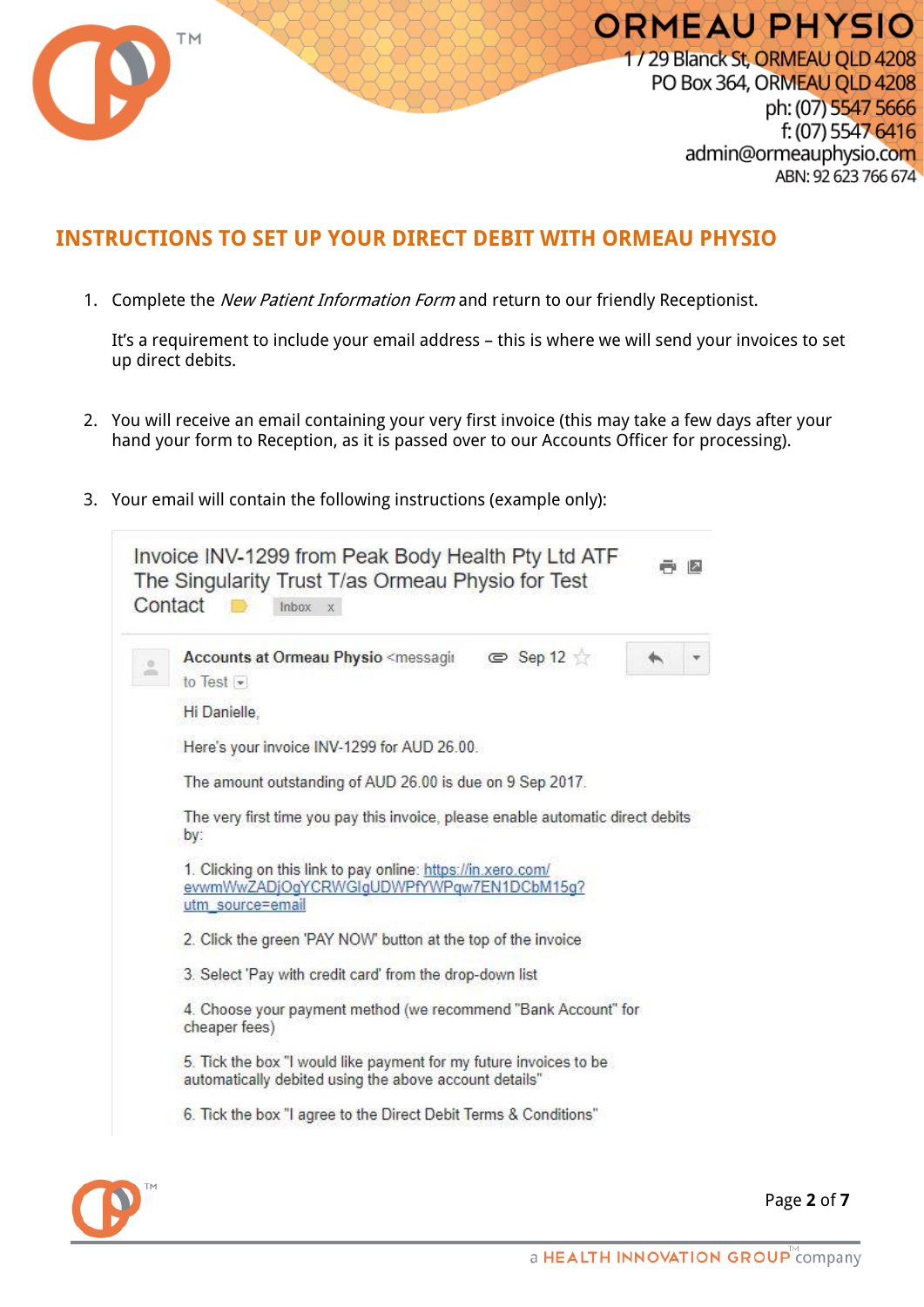

## **ORMEAU PHYSIO**

1/29 Blanck St, ORMEAU OLD 4208 PO Box 364, ORMEAU QLD 4208 ph: (07) 5547 5666 f: (07) 5547 6416 admin@ormeauphysio.com ABN: 92 623 766 674

7. Click the blue 'PROCESS PAYMENT' button

You have now been set up for automatic direct debits for your classes.

To obtain an invoice that Private Health Funds will accept for rebate claims. please speak with our friendly Receptionist and they will print one out in the correct format for you.

If you have any questions, please let us know.

Thanks. Peak Body Health Pty Ltd ATF The Singularity Trust T/as Ormeau Physio

4. Click on the link/URL contained within the email (you may need to copy and paste this URL into your web browser).



Page **3** of **7**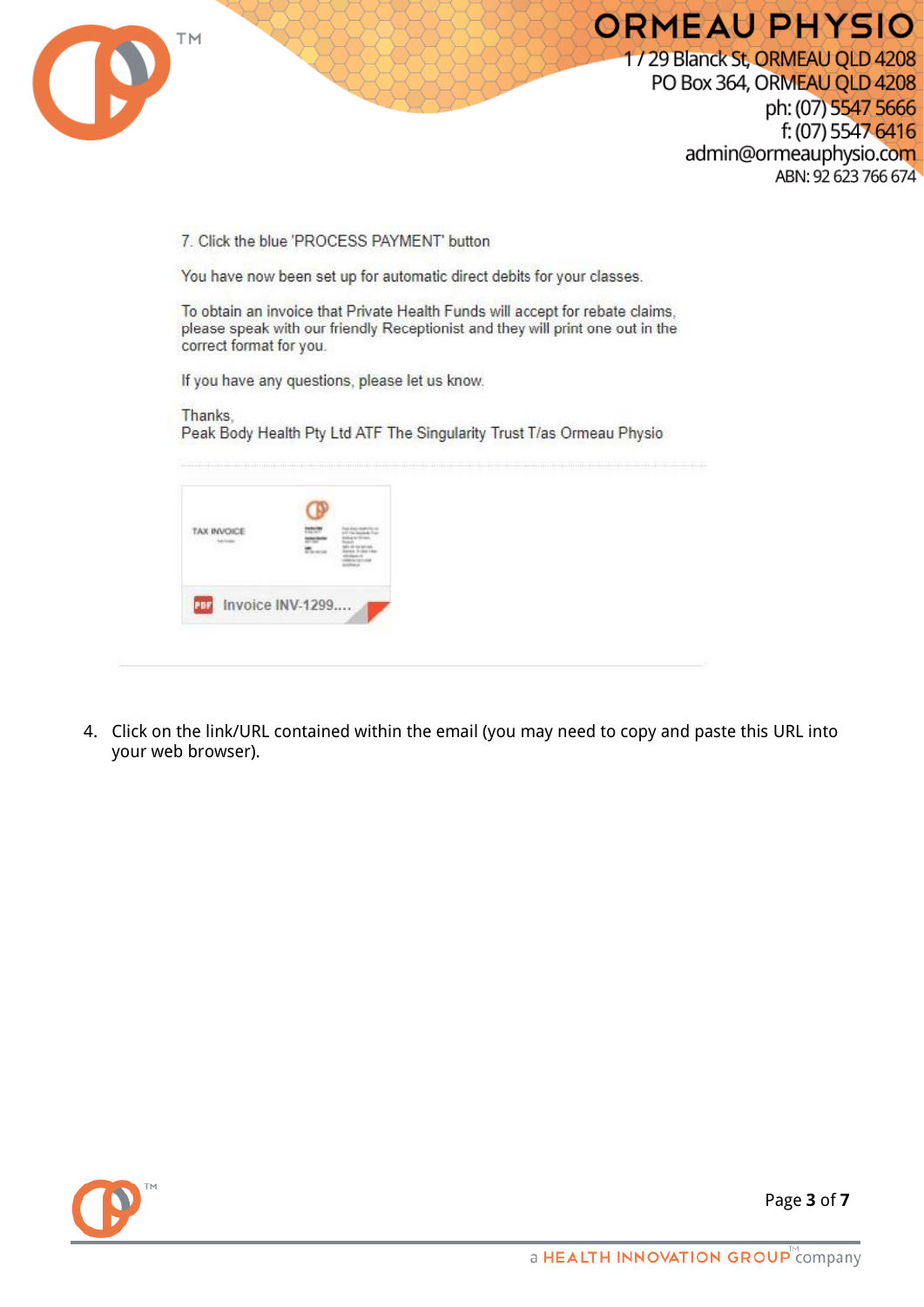

5. This link will open an online version of the invoice in your web browser, featuring the 'Pay Now' button:

| Pay now                                | 11.00 AUD                       |      |                                        | Save to | PDF | <b>CSV</b> |  |
|----------------------------------------|---------------------------------|------|----------------------------------------|---------|-----|------------|--|
| Questions or comments about this bill? |                                 |      |                                        |         |     |            |  |
| <b>TAX INVOICE</b>                     |                                 |      |                                        |         |     |            |  |
| ${\mathsf T}\mathsf o$                 | <b>Test Customer</b>            | From | Example Business                       |         |     |            |  |
| <b>Invoice Number</b>                  | INV-0002                        |      | 123 Fake Street<br>DEMOVILLE TEST 1111 |         |     |            |  |
| Reference                              | Test Payment                    |      |                                        |         |     |            |  |
| Issued                                 | 12 October 2016                 |      |                                        |         |     |            |  |
| Due                                    | 31 October 2016, Due in 19 days |      |                                        |         |     |            |  |

- 6. Select 'Pay with credit card' from the drop-down list.
- 7. This 'Pay with credit card' button will direct you to a secure page where you can make payment:

| 1. Payment Information |                                   |  |
|------------------------|-----------------------------------|--|
| You are paying:        | <b>Example Business</b>           |  |
| Payment amount:        | \$11.00                           |  |
| Description:           | Payment of Xero invoice #INV-0002 |  |



Page **4** of **7**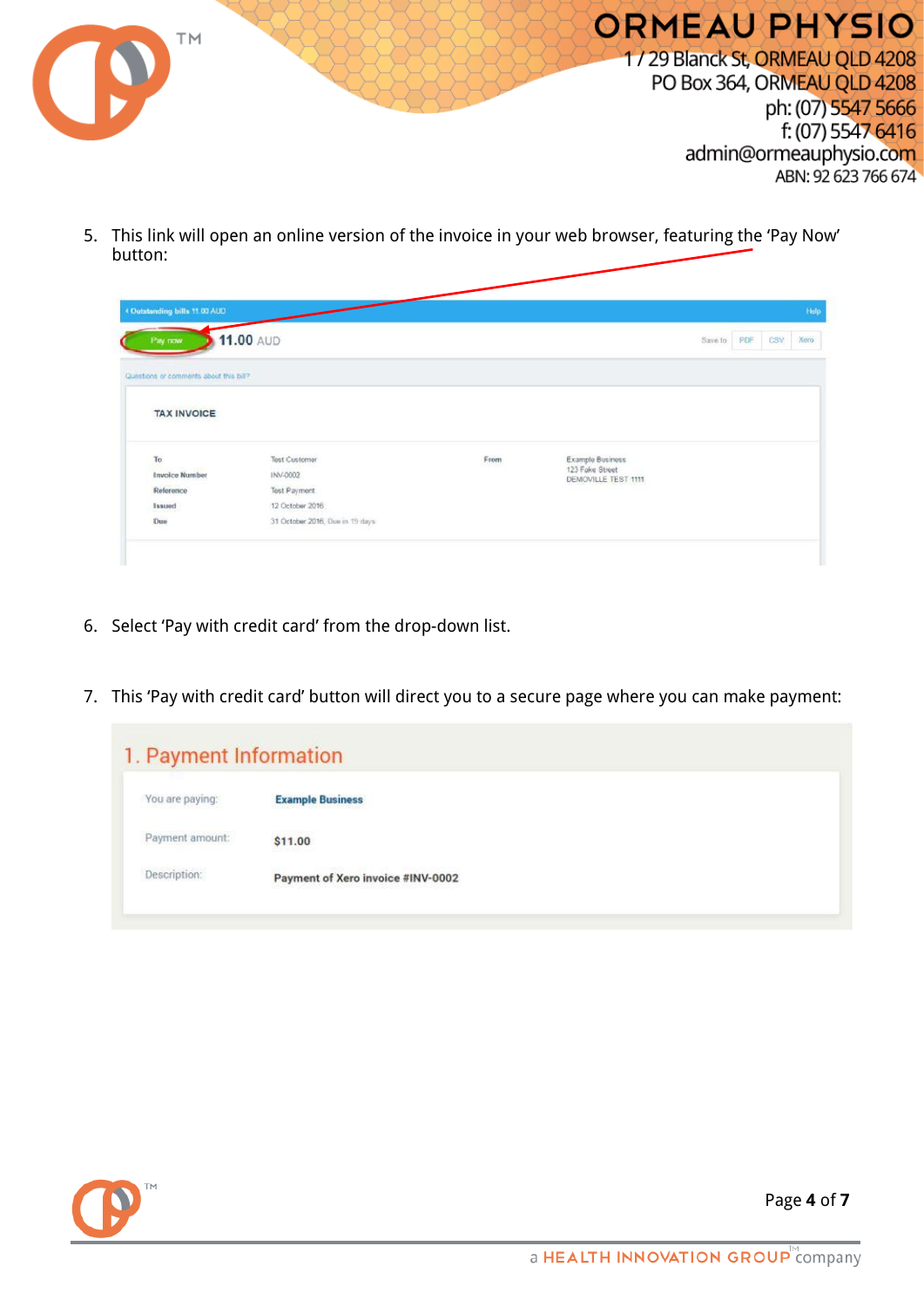| ABN: 92 623 766 674<br>2. Payment Method                                                                                                                                                                                    |
|-----------------------------------------------------------------------------------------------------------------------------------------------------------------------------------------------------------------------------|
| <b>Bank Account</b><br>Credit Card<br>Surcharge: \$0.55 plus 1.98% (3.98%)<br>Surcharge: \$1.10 will be added to the<br>for AMEX) will be added to the<br>payment amount<br>payment amount (there is an                     |
| additional fee for international cards)<br><b>Supported Cards</b><br>Card Number*<br><b>VISA</b>                                                                                                                            |
| Expiry Date<br>Name on Card *<br>2016<br>۰<br>Card Security Code *                                                                                                                                                          |
| Customers can authorise the automatic<br>debit or future invoices by ficking this box<br>I would like payment for my future invoices to be automatically debited                                                            |
| Automatic debit authorisation and all Bank<br>using the above account details<br>Account Payments require the customer to<br>agree to the Direct Debit Terms & Conditions<br>I agree to the Direct Debit Terms & Conditions |
| 3. Process Payment                                                                                                                                                                                                          |

- 8. Choose your payment method (we recommend "Bank Account" for cheaper fees).
- 9. Enter your account details.
- 10. Tick the box "I would like payment for my future invoices to be automatically debited using the above account details".
- 11. Tick the box "I agree to the Direct Debit Terms & Conditions".



Page **5** of **7**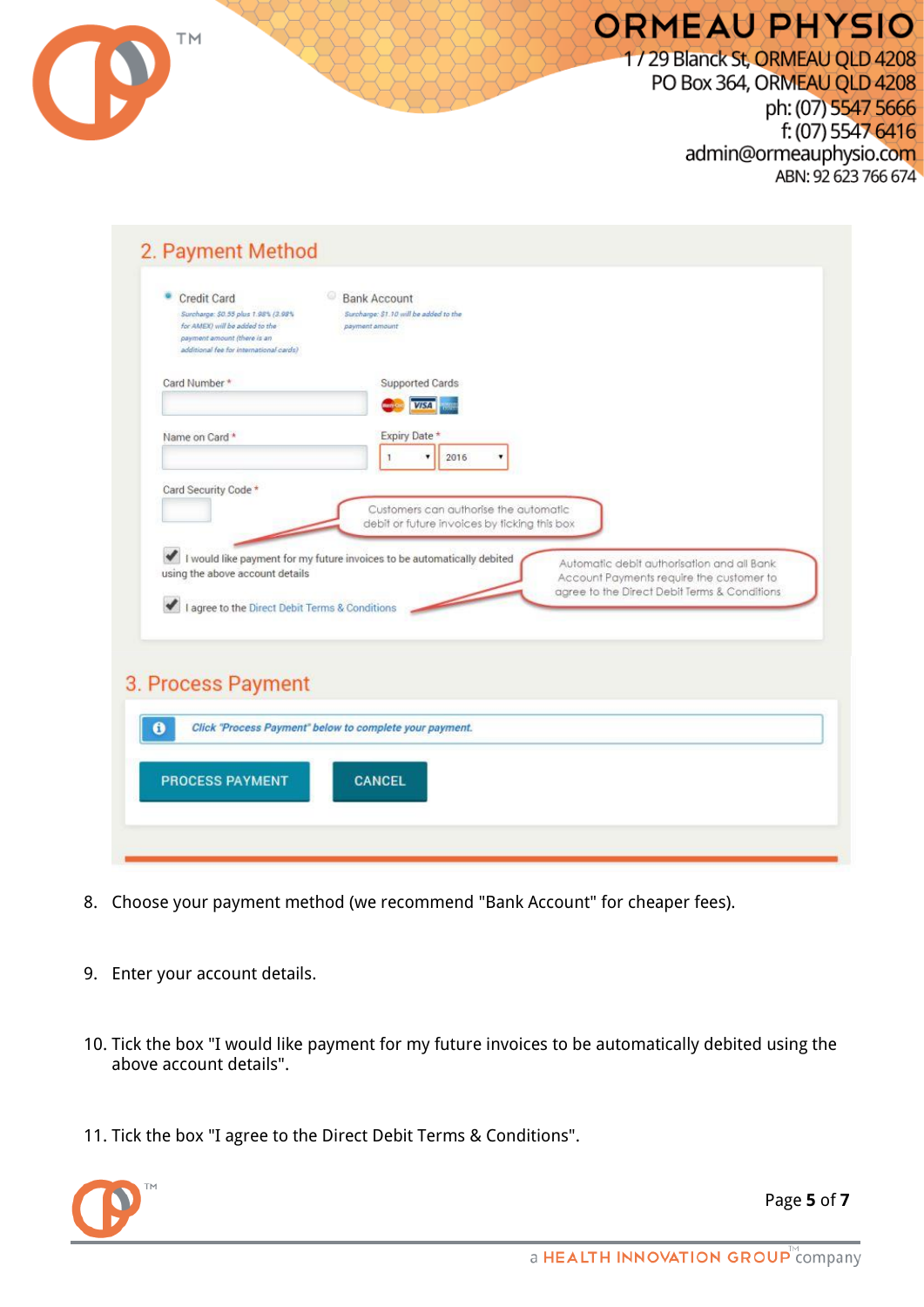

- 12. Click the blue 'PROCESS PAYMENT' button.
- 13. A successful payment will direct you to a receipt page detailing the successful payment and providing you with an option to print this receipt:

| Payment To:      | <b>Example Business</b>               |  |
|------------------|---------------------------------------|--|
| Payment Amount:  | \$11.00 (plus \$0.88 transaction fee) |  |
| Bank Receipt ID: | RT89496                               |  |
| Payment Method:  | 424242xxxxxx4242 Visa                 |  |
|                  |                                       |  |
|                  |                                       |  |
| PRINT &          |                                       |  |
|                  |                                       |  |



Page **6** of **7**